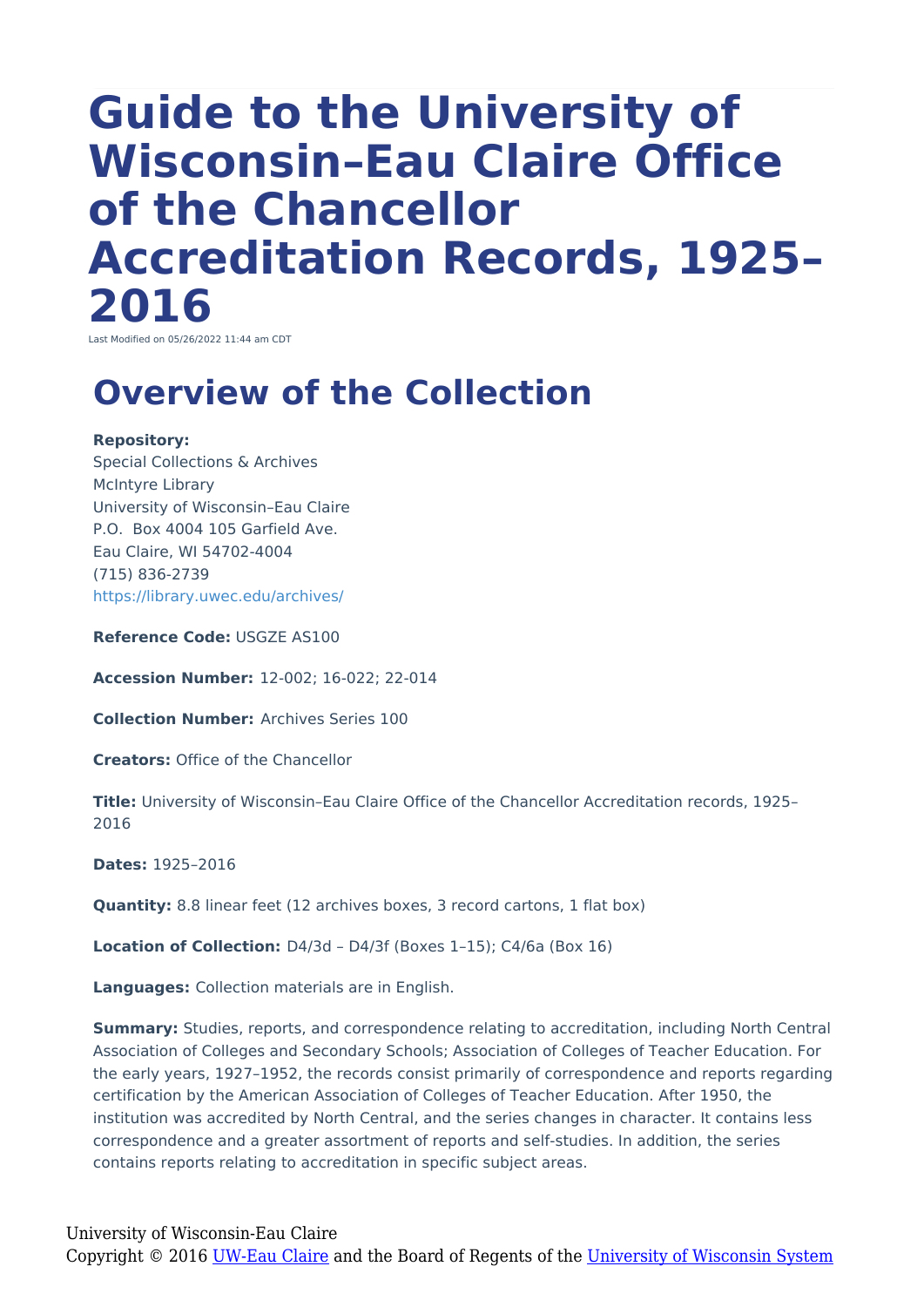## **Biographical / Historical Note**

The University of Wisconsin-Eau Claire began in 1916 as the Eau Claire State Normal School. It was primarily a school for teachers offering two-year degrees in Elementary Education, three-year degrees in Secondary Education, and a principal's degree. The school consisted of one building, which is currently known as Schofield Hall, named after the first president of the school, Harvey A. **Schofield** 

In 1927, the name of the school changed to Eau Claire State Teachers College, and a four-year Bachelor of Education degree was added. After a successful accreditation process by the American Association of Teachers Colleges, the college was able to add a Bachelor of Science in Education as well. William Davies became the second president of the Teachers College, and he directed many opportunities for future growth.

In 1951, the name of the school changed again to Wisconsin State College at Eau Claire, and with it several new degree programs came along including a Bachelor of Arts and a Bachelor of Science degree in the liberal arts field. Four new buildings were added including a campus laboratory school, the little theatre, an education building and a field house, followed closely behind by Katherine Thomas Hall and Katherine Putnam Hall. After President Davies passed away Leonard C. Haas became our next president.

Another name change took place under President Haas's tenure, and the school became known as the Wisconsin State University-Eau Claire in 1964. Three new schools were formed at this point including the Arts and Sciences, Education, and Graduate Studies programs. The School of Nursing was formed in 1965, and School of Business in 1966. Seven residence halls, and two food and recreational centers (Crest Commons and Hilltop Center), and McPhee Physical Education Center (1969) were built, creating an upper campus for student life and activities. On lower campus, W.R. Davies University Center (built in 1959) was added onto, L.E. Phillips Science Hall was built (1964) and expanded (1968–1969), Schneider Social Science Hall was occupied in 1967, School of Nursing (1969) and the Fine Arts Building (1970) were built, and McIntyre Library expanded with a six-story addition (1971).

In 1971, the University of Wisconsin–Eau Claire was born. Richard Hibbard became our interim chancellor during this time period, for a brief time. The new academic building Hibbard Humanities Hall was built and opened in 1974 and named after Chancellor Hibbard. Following Mr. Hibbard, M. Emily Hannah was Chancellor (1981–1984), and Larry Schnack (1984–1998). Many more buildings were updated and expanded during this time period, and the Allied Health and Clinical Services Building was also completed in 1982.

In 1998, Donald Mash became the sixth chancellor, and he oversaw the building of the new Chancellors Hall. Chancellor Mash was also responsible for a large fundraising campaign at the university. Vicki Lord Larson was the next interim chancellor in 2006. Brian Levin-Stankevich became the seventh chancellor from 2006–2012, and James C. Schmidt became chancellor in 2013.

### **Content Description**

Studies, reports, and correspondence relating to accreditation, including North Central Association

#### University of Wisconsin-Eau Claire

Copyright © 2016 [UW-Eau Claire](http://www.uwec.edu) and the Board of Regents of the [University of Wisconsin System](http://www.uwsa.edu/)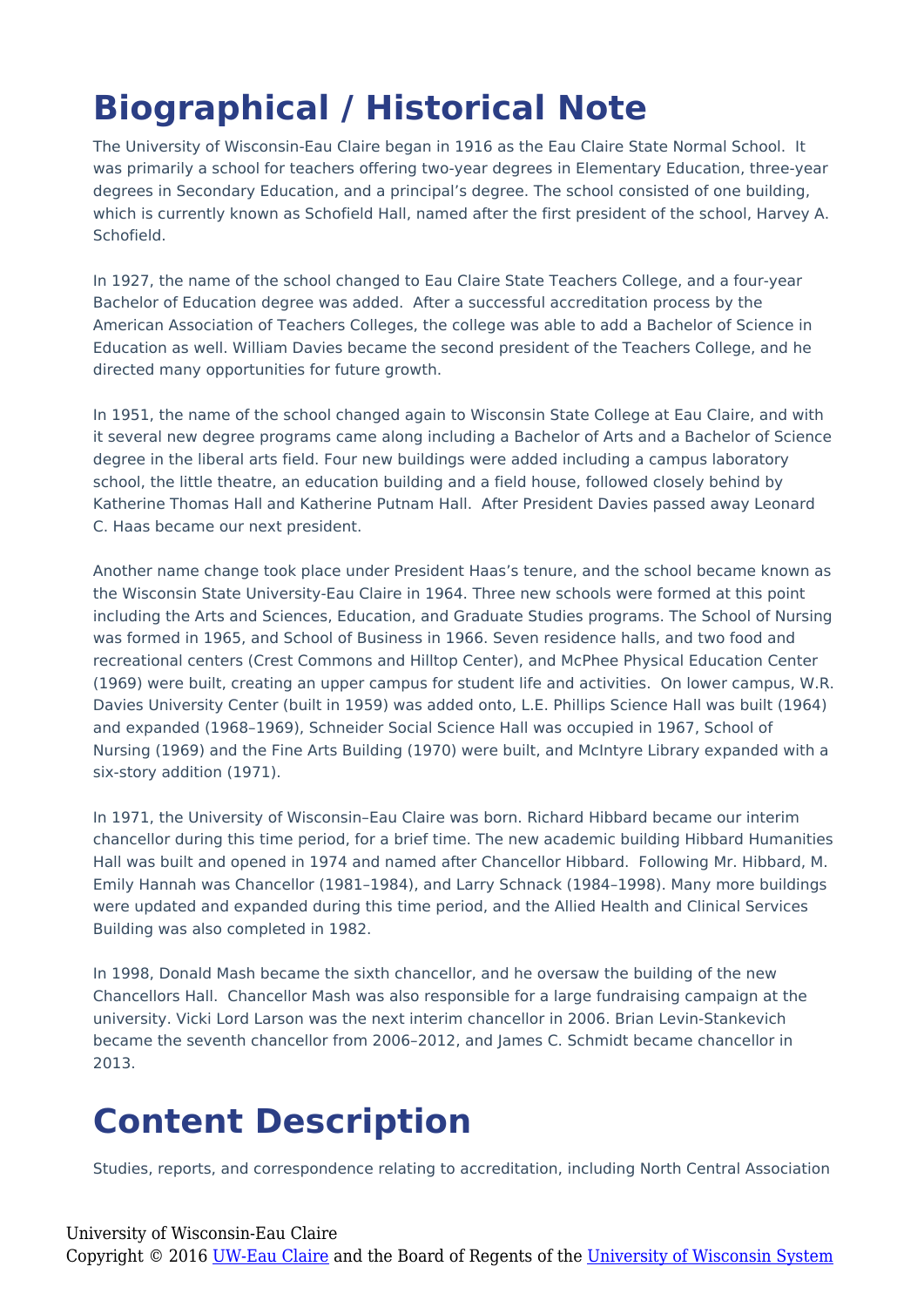of Colleges and Secondary Schools; Association of Colleges of Teacher Education. For the early years, 1927–1952, the records consist primarily of correspondence and reports regarding certification by the American Association of Colleges of Teacher Education. After 1950, the institution was accredited by North Central, and the series changes in character. It contains less correspondence and a greater assortment of reports and self-studies. In addition, the series contains reports relating to accreditation in specific subject areas.

### **Administrative Information**

**Acquisition Information:** Transferred to the University Archives by Office of the Chancellor in May 2008. 2.0 linear feet of additional material added in July 2011; 1.0 linear foot added in March 2022.

**Access Restrictions:** Collection is open to the public.

**Use Restrictions:** Researchers are responsible for using in accordance with 17 U.S.C. Copyright owned by the University of Wisconsin–Eau Claire.

**Processing Note:** Processed by Jennifer Cook in July 2011.

**Arrangement:** Flat arrangement.

**OCLC #:** 13416491

## **Subjects**

**Corporate Names:** University of Wisconsin–Eau Claire

#### **Subject Terms:**

North Central Association of Colleges and Secondary Schools. American Association of Colleges for Teacher Education.

**Geographical Terms:** Eau Claire, WI

### **Detailed List of Contents**

| <b>Container</b> | <b>Contents</b>                                                        | <b>Dates</b> |
|------------------|------------------------------------------------------------------------|--------------|
| Box/Folder       | A.A.T.C. Accreditation Reports, Studies   Jan. 1925-1926               |              |
| 1/1              | and Correspondence                                                     |              |
| Box/Folder       | A.A.T.C. Accreditation Reports, Studies   Feb. 1926 - Dec. 31, 1927    |              |
| 1/2              | and Correspondence                                                     |              |
| Box/Folder       | A.A.T.C. Accreditation Reports, Studies   Jan. 3, 1928 - May 2, 1928   |              |
| 1/3              | and Correspondence                                                     |              |
| Box/Folder       | A.A.T.C. Accreditation Reports, Studies   Jan. 2, 1929 - Nov. 29, 1929 |              |
| 1/4              | and Correspondence                                                     |              |
| Box/Folder       | A.A.T.C. Accreditation Reports, Studies   Jan. 3, 1930 - Oct. 30, 1930 |              |
| 1/5              | and Correspondence                                                     |              |

University of Wisconsin-Eau Claire Copyright © 2016 [UW-Eau Claire](http://www.uwec.edu) and the Board of Regents of the [University of Wisconsin System](http://www.uwsa.edu/)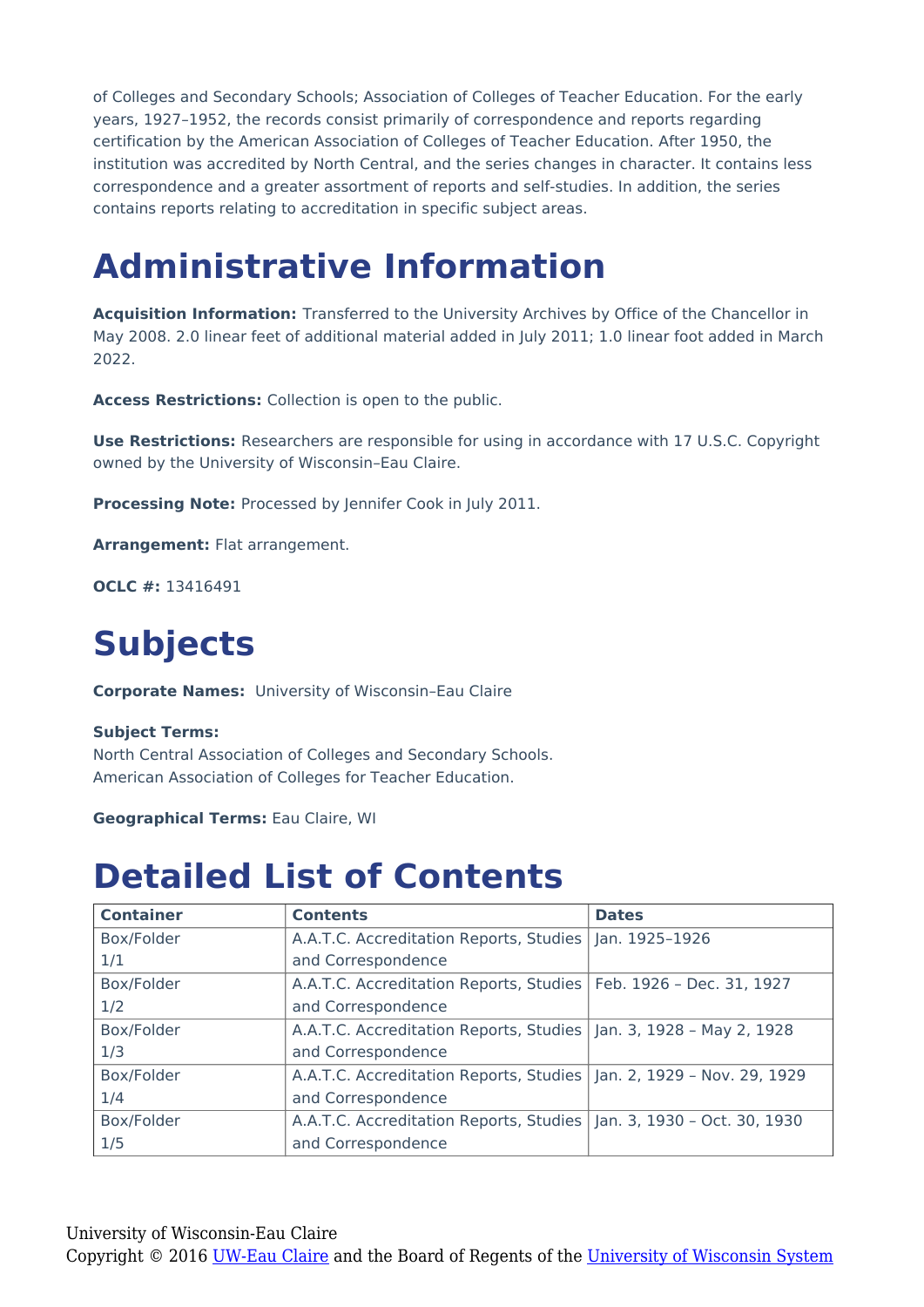| Box/Folder         | A.A.T.C. Accreditation Reports, Studies   Jan. 28, 1931 - Dec. 30, 1931                      |                               |
|--------------------|----------------------------------------------------------------------------------------------|-------------------------------|
| 1/6                | and Correspondence                                                                           |                               |
| Box/Folder         | A.A.T.C. Accreditation Reports, Studies                                                      | Jan. 1932 - Dec. 29, 1932     |
| 1/7                | and Correspondence                                                                           |                               |
| Box/Folder         | A.A.T.C. Accreditation Reports, Studies                                                      | Feb. 1933 - Dec. 30, 1933     |
| 1/8                | and Correspondence                                                                           |                               |
| Box/Folder         | A.A.T.C. Accreditation Reports, Studies                                                      | Feb. 1934 - Dec. 12, 1934     |
| 1/9                | and Correspondence                                                                           |                               |
| Box/Folder         | A.A.T.C. Accreditation Reports, Studies                                                      | Jan. 7, 1935 - Dec. 17, 1935  |
| 1/10               | and Correspondence                                                                           |                               |
| Box/Folder         | A.A.T.C. Accreditation Reports, Studies                                                      | Feb. 1936 - Dec. 23, 1936     |
| 1/11               | and Correspondence                                                                           |                               |
| Box/Folder         | A.A.T.C. Accreditation Reports, Studies                                                      | Jan. 6, 1937 - Dec. 1937      |
| 1/12               | and Correspondence                                                                           |                               |
| Box/Folder         | A.A.T.C. Accreditation Reports, Studies                                                      | Jan. 24, 1938 - Dec. 29, 1938 |
| 1/13               | and Correspondence                                                                           |                               |
| Box/Folder         | A.A.T.C. Accreditation Reports, Studies                                                      | Jan. 10, 1939 - Dec. 11, 1939 |
| 1/14               | and Correspondence                                                                           |                               |
| Box/Folder         | A.A.T.C. Accreditation Reports, Studies                                                      | Feb. 1940 - Dec. 31, 1940     |
| 1/15               | and Correspondence                                                                           |                               |
| Box/Folder         | A.A.T.C. Accreditation Reports, Studies                                                      | Jan. 1941 - Nov. 3, 1941      |
| 2/1                | and Correspondence                                                                           |                               |
| Box/Folder         | A.A.T.C. Accreditation Reports, Studies                                                      | Jan. 17, 1942 - Dec. 31, 1942 |
| 2/2                | and Correspondence                                                                           |                               |
|                    |                                                                                              |                               |
|                    |                                                                                              |                               |
| Box/Folder         | A.A.T.C. Accreditation Reports, Studies                                                      | Jan. 2, 1943 - Dec. 1, 1943   |
| 2/3                | and Correspondence                                                                           |                               |
| Box/Folder<br>2/4  | A.A.T.C. Accreditation Reports, Studies<br>and Correspondence                                | Jan. 1944 - Dec. 14, 1944     |
|                    |                                                                                              |                               |
| Box/Folder         | A.A.T.C. Accreditation Reports, Studies                                                      | Jan. 1945 - Nov. 16, 1945     |
| 2/5                | and Correspondence                                                                           |                               |
| Box/Folder<br>2/6  | A.A.T.C. Accreditation Reports, Studies   Apr. 17, 1946 - Dec. 2, 1946<br>and Correspondence |                               |
|                    |                                                                                              |                               |
| Box/Folder         | A.A.T.C. Accreditation Reports, Studies                                                      | Jan. 28, 1947 - Dec. 19, 1947 |
| 2/7                | and Correspondence                                                                           |                               |
| Box/Folder         | A.A.T.C. Accreditation Reports, Studies                                                      | April 1948 - Dec. 7, 1948     |
| 2/8<br>Box/Folder  | and Correspondence                                                                           |                               |
|                    | A.A.T.C. Accreditation Reports, Studies                                                      | Jan. 3, 1949 - Dec. 1, 1949   |
| 2/9                | and Correspondence                                                                           |                               |
| Box/Folder<br>2/10 | A.A.T.C. Accreditation Reports, Studies                                                      | June 30, 1950 - Dec. 5, 1950  |
|                    | and Correspondence                                                                           |                               |
| Box/Folder         | A.A.T.C. Accreditation Reports, Studies                                                      | Jan. 3, 1951 - Dec. 21, 1951  |
| 2/11               | and Correspondence                                                                           |                               |
| Box/Folder         | A.A.T.C. Accreditation Reports, Studies                                                      | Jan. 4, 1952 - Nov. 5, 1952   |
| 2/12               | and Correspondence                                                                           |                               |
| Box/Folder         | A.A.T.C. Accreditation Reports, Studies                                                      | Nov. 7, 1952 - Dec. 1952      |
| 2/13               | and Correspondence                                                                           |                               |
| Box/Folder<br>3/1  | A.A.T.C. Accreditation Reports, Studies<br>and Correspondence                                | Jan. 5, 1953 - Nov. 20, 1953  |

University of Wisconsin-Eau Claire

Copyright © 2016 [UW-Eau Claire](http://www.uwec.edu) and the Board of Regents of the [University of Wisconsin System](http://www.uwsa.edu/)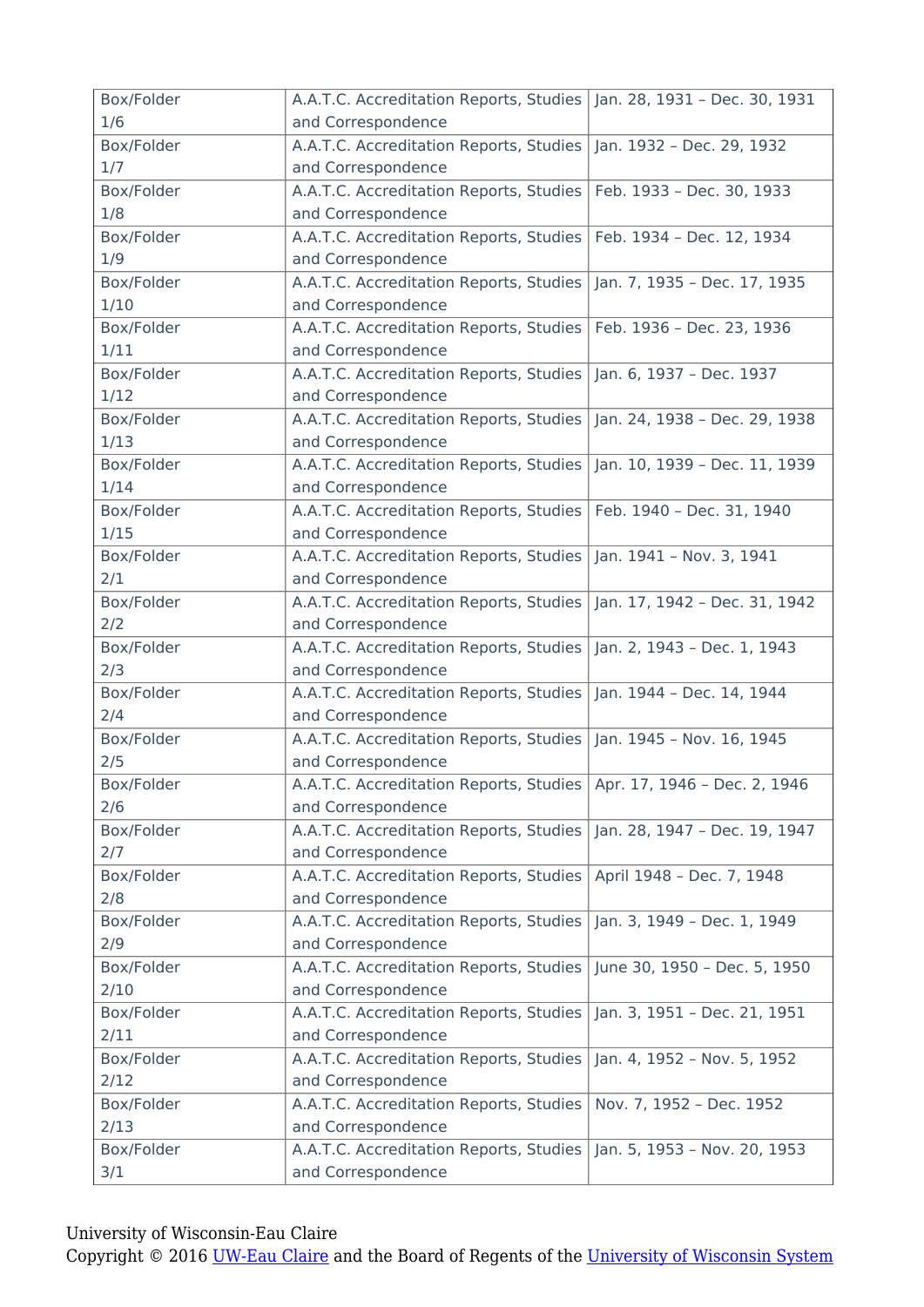| Box/Folder | A.A.T.C. Accreditation Reports, Studies | Nov. 4, 1955 - 1958           |
|------------|-----------------------------------------|-------------------------------|
| 3/2        | and Correspondence                      |                               |
| Box/Folder | A.A.T.C. Accreditation Reports, Studies | July 25, 1960 - Dec. 15, 1960 |
| 3/3        | and Correspondence                      |                               |
| Box/Folder | A.A.T.C. Accreditation Reports, Studies | Jan. 3, 1961 - Nov. 3, 1962   |
| 3/4        | and Correspondence                      |                               |
| Box/Folder | A.A.T.C. Accreditation Reports, Studies | To August 13, 1963            |
| 3/5        | and Correspondence                      |                               |
| Box/Folder | N.C.A.T.E. - Report & Supplement        | 1962                          |
| 3/6        | from WSUEC                              |                               |
| Box/Folder | N.C.A.T.E. - Accreditation Standards    | 1970-1971                     |
| 3/7        |                                         |                               |
| Box/Folder | N.C.A.T.E. - Basic and Advanced         | <b>March 1973</b>             |
| 3/8        | Programs Report                         |                               |
| Box/Folder | N.C.A.T.E. - Faculty Exhibit            | <b>March 1973</b>             |
| 3/9        |                                         |                               |
| Box/Folder | N.C.A.T.E. - Basic and Advanced         | <b>March 1973</b>             |
| 3/10       | Programs Report                         |                               |
| Box/Folder | N.C.A.T.E. - Ad Hoc Study Committee     | Sept. 1981                    |
| 3/11       | Report                                  |                               |
| Box/Folder | N.C.A. Accreditation Reports, Studies   | Dec. 29, 1927 - Aug. 20, 1929 |
| 4/1        | and Correspondence                      |                               |
| Box/Folder | N.C.A. Accreditation Reports, Studies   | Mar. 18, 1930 - June 11, 1942 |
| 4/2        | and Correspondence                      |                               |
| Box/Folder | N.C.A. Accreditation Reports, Studies   | Dec. 12, 1944-1947            |
| 4/3        | and Correspondence                      |                               |
| Box/Folder | N.C.A. Accreditation Reports, Studies   | July 1, 1949 - Dec. 19, 1949  |
| 4/4        | and Correspondence                      |                               |
| Box/Folder | N.C.A. Accreditation Reports, Studies   | Jan. 9, 1950 - Oct. 10, 1951  |
| 4/5        | and Correspondence                      |                               |
| Box/Folder | N.C.A. Accreditation Reports, Studies   | Jan. 10, 1952 - Dec. 3, 1952  |
| 4/6        | and Correspondence                      |                               |
| Box/Folder | N.C.A. Accreditation Reports, Studies   | Feb. 2, 1953 - Nov., 1953     |
| 4/7        | and Correspondence                      |                               |
| Box/Folder | N.C.A. Accreditation Reports, Studies   | Jan. 1954 - Dec. 13, 1954     |
| 4/8        | and Correspondence                      |                               |
| Box/Folder | N.C.A. Accreditation Reports, Studies   | Jan. 1955 - June 10, 1955     |
| 4/9        | and Correspondence                      |                               |
| Box/Folder | N.C.A. - Guide for Evaluation of        | 1960                          |
| 4/10       | Institutions                            |                               |
| Box/Folder | N.C.A. Accreditation Reports, Studies   | Feb. 25, 1963 - Aug. 30, 1963 |
| 4/11       | and Correspondence                      | June and July, 1966           |
|            |                                         | June 26, 1969                 |
| Box/Folder | N.C.A. - Report of a Visit              | Feb. 25-26, 1963              |
| 4/12       |                                         |                               |
| Box/Folder | N.C. A. - Institutional Self Study      | 1963                          |
| 4/13       |                                         |                               |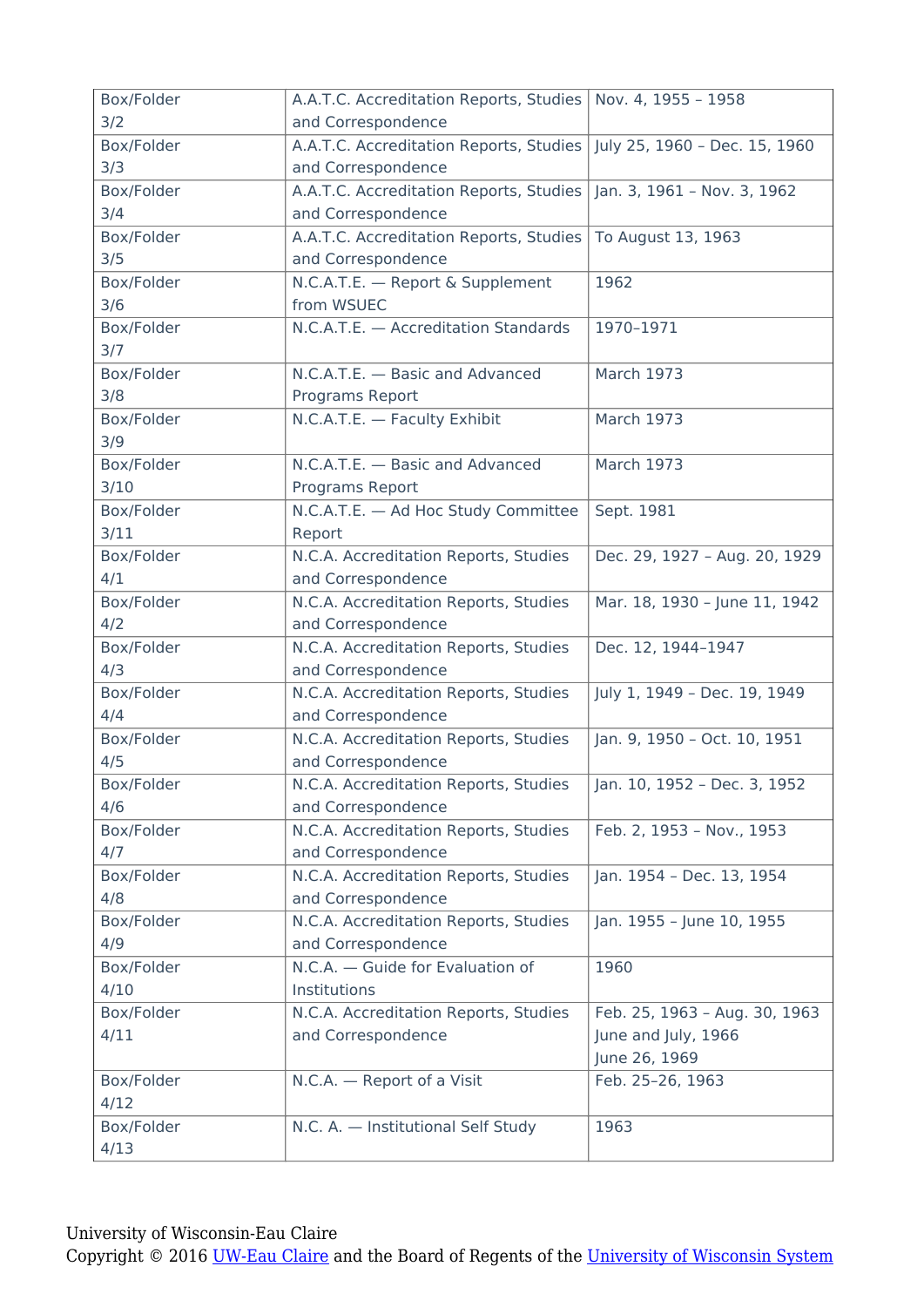| Box/Folder        | NCA - Institutional Self Study       | 1963               |
|-------------------|--------------------------------------|--------------------|
| 5/1               |                                      |                    |
| Box/Folder        | NCA - Institutional Self Study       | 1963               |
| 5/2               | Supplement                           |                    |
| Box/Folder        | NCA - Self Study for Graduate        | 1963               |
| 5/3               | Program                              |                    |
| Box/Folder        | NCA - Schedule for Self Study of     | 1963               |
| 5/4               | Graduate Program                     |                    |
| Box/Folder        | NCA - Profile Memorandum             | April 1969         |
| 5/5               |                                      |                    |
| Box/Folder<br>5/6 | NCA - Institutional Data Report      | November 1969      |
| Box/Folder        | NCA - Report of a Visit, Steering    | Jan. 18-21, 1970   |
| 5/7               | Committee, Visiting Committee,       |                    |
|                   | <b>Faculty Salary Study</b>          |                    |
| Box/Folder        | NCA - Institutional Data Report      | 1970               |
| 6/1               |                                      |                    |
| Box/Folder        | NCA - Institutional Profile          | 1970               |
| 6/2               |                                      |                    |
| Box/Folder        | NCA - Institutional Data Report      | December 1972      |
| 6/3               |                                      |                    |
| Box/Folder        | NCA - Report of a Visit              | May 7-9, 1973      |
| 6/4               |                                      |                    |
| Box/Folder        | NCA - Report of a Visit              | Dec. 1-4, 1974     |
| 6/5               |                                      |                    |
| Box/Folder        | NCA - Data for Accreditation at the  | <b>Fall 1974</b>   |
| 6/6               | <b>Specialist Level</b>              |                    |
| Box/Folder        | NCA - Self-Study Report              | December 1979      |
| 6/7               |                                      |                    |
| Box/Folder        | NCA - Basic Institutional Data Forms | December 1979      |
| 7/1               |                                      |                    |
| Box/Folder        | NCA - Report of a Visit              | April 21-23, 1980  |
| 7/2               |                                      |                    |
| Box/Folder        | Future Role of UWEC                  | 1966               |
| 7/3               |                                      |                    |
| Box/Folder        | Self-Study - School of A&S           | 1966               |
| 7/4               |                                      |                    |
| Box/Folder        | Approval Report - Comm Dis           | 1968 and Jan. 1979 |
| 7/5               |                                      |                    |
| Box/Folder        | Pre-Visit Report - Journalism        | 1977-1978          |
| 7/6               |                                      |                    |
| Box/Folder        | Self-Study Report - Music            | 1974               |
| 7/7               |                                      |                    |
| Box/Folder        | Self-Study - Social Work, Vol. I,    | 1974               |
| 7/8               | Application for Accreditation        |                    |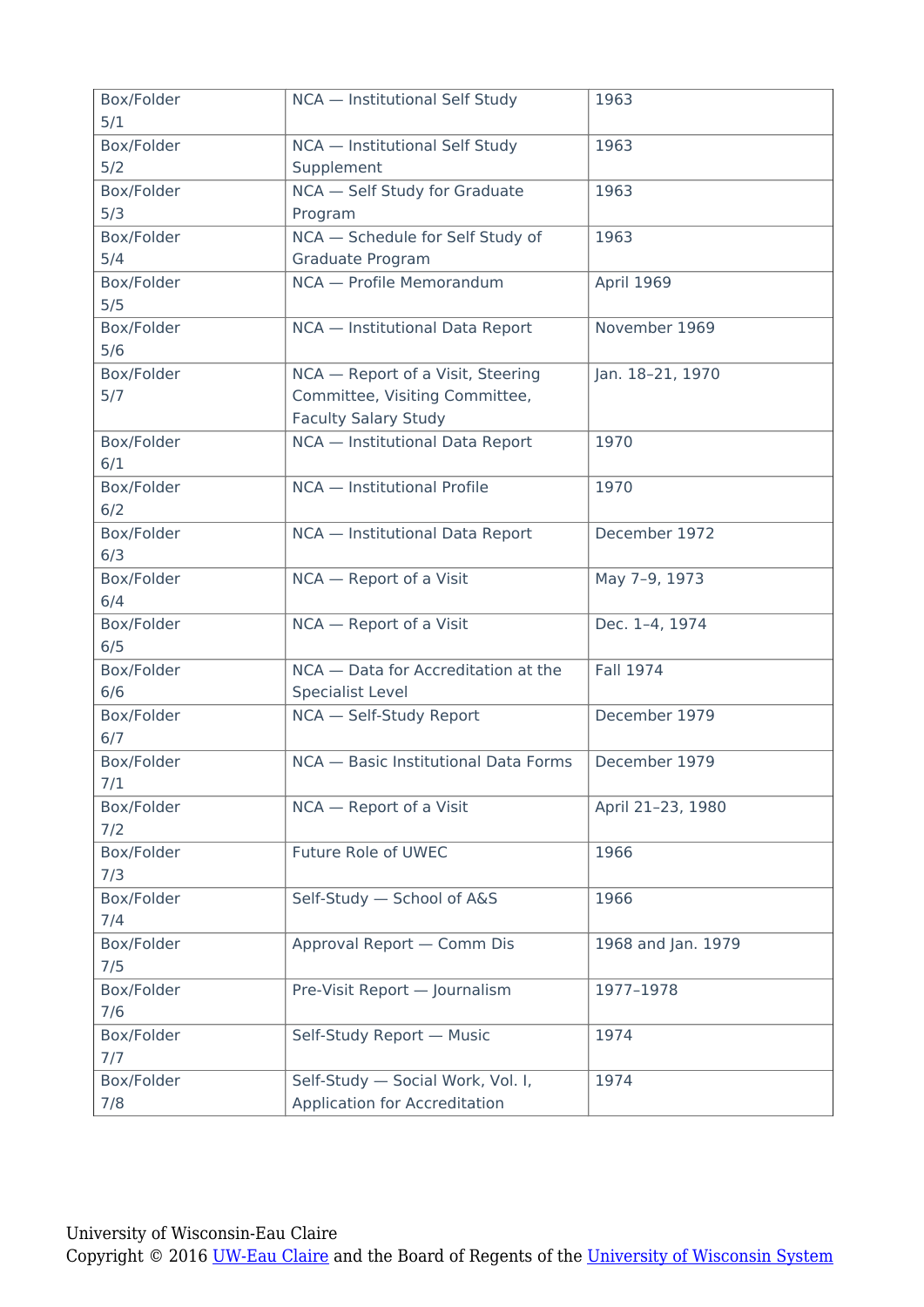| Box/Folder | Self-Study - Social Work, Vol. II,       | 1974             |
|------------|------------------------------------------|------------------|
| 7/9        | Baccalaureate Social Work Program,       |                  |
|            | Educational Program, Faculty, Student    |                  |
|            | <b>Enrollment, General Requirements</b>  |                  |
| Box/Folder | Show Cause - Social Work                 | October 1978     |
| 7/10       |                                          |                  |
| Box/Folder | <b>Application - Social Work</b>         | 1973             |
| 7/11       |                                          |                  |
| Box/Folder | Accountancy - School of Business         | 1975             |
| 8/1        |                                          |                  |
| Box/Folder | Accountancy - Department of              | 1975             |
| 8/2        |                                          |                  |
| Box/Folder | <b>Accountancy - Faculty</b>             | 1975             |
| 8/3        |                                          |                  |
| Box/Folder | <b>Accountancy - Accounting Majors</b>   | 1975             |
| 8/4        |                                          |                  |
| Box/Folder | <b>Accountancy - Graduates</b>           | 1975             |
| 8/5        |                                          |                  |
| Box/Folder | Accountancy - Course Offerings           | 1975             |
| 8/6        |                                          |                  |
| Box/Folder | <b>Accountancy - Department Minutes</b>  | 1975             |
| 8/7        |                                          |                  |
|            |                                          |                  |
| Box/Folder | <b>Accountancy - Course Outlines</b>     | 1975             |
| 8/8        |                                          |                  |
| Box/Folder | Self-Study - Business, Vol. I,           | <b>July 1975</b> |
| 8/9        | American Assembly of Collegiate          |                  |
|            | <b>Schools of Business</b>               |                  |
| Box/Folder | Self-Study - Business, Vol. II,          | <b>July 1975</b> |
| 8/10       | American Assembly of Collegiate          |                  |
|            | <b>Schools of Business</b>               |                  |
| Box/Folder | Self-Study - Business, Vol. III,         | December 1975    |
| 8/11       | American Assembly of Collegiate          |                  |
|            | <b>Schools of Business</b>               |                  |
| Box/Folder | Application - Business, Vol. I, School   | June 1, 1979     |
| 8/12       | of Business                              |                  |
|            |                                          |                  |
| Box/Folder | Application - Business, Vol. I, School   | June 1, 1979     |
| 8/13       | of Business                              |                  |
| Box/Folder | Application - Business, Vol. III, School | December 1979    |
| 9/1        | of Business                              |                  |
| Box/Folder | Graduate Programs - Special Ed. 1,       | 1981             |
| 9/2        | Special Evaluation, Overview -           |                  |
|            | Mission Statement, Emphasis Area         |                  |
|            | Program Research, Manpower Study,        |                  |
|            | Enrollment in Core Courses, Graduate     |                  |
|            | and Employer Program Evaluate            |                  |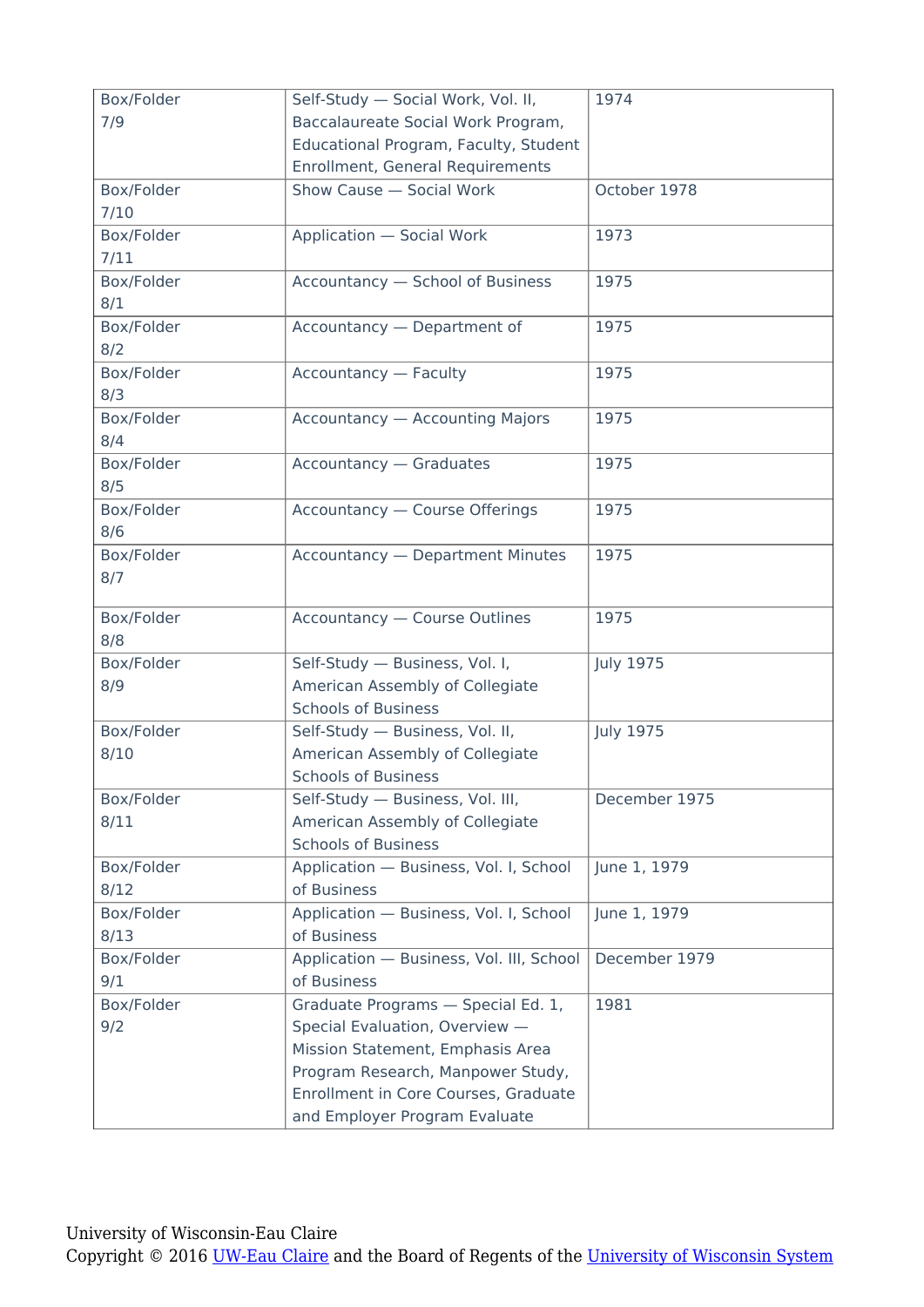| Box/Folder | Graduate Programs - Special Ed. 2,      | 1981             |
|------------|-----------------------------------------|------------------|
| 9/3        | Special Education, Holdings in          |                  |
|            | McIntyre Library & Resource Center,     |                  |
|            | Vitaes of Grad. Faculty Teaching        |                  |
|            | <b>Related Courses</b>                  |                  |
| Box/Folder | Application - Nursing, School of        | <b>July 1965</b> |
| 9/4        | Nursing                                 |                  |
| Box/Folder | Self-Study - Nursing                    | 1977             |
| 9/5        |                                         |                  |
| Box/Folder | Self-Study - Nursing                    | 1978             |
| 9/6        |                                         |                  |
| Box/Folder | Archivist's Report - General Info,      | 1977             |
| 9/7        | General Information, University         |                  |
|            | Studies: NCA & AACTE                    |                  |
| Box/Folder | Accreditation Documentation -           | 1977             |
| 9/8        | Archivists Report                       |                  |
| Box/Folder | Accreditation Documentation -           | 1977             |
| 9/9        | <b>Archivist's Report Business</b>      |                  |
| Box/Folder | Accreditation Documentation -           | 1977             |
| 9/10       | Archivist's Report, Chemistry           |                  |
| Box/Folder | Accreditation Documentation -           | 1977             |
| 9/11       | Archivist's Report, Communication       |                  |
|            | <b>Disorders</b>                        |                  |
| Box/Folder | Accreditation Documentation -           | 1977             |
| 9/12       | Archivist's Report, Education           |                  |
| Box/Folder | Accreditation Documentation -           | 1977             |
| 9/13       | Archivist's Report, Environmental and   |                  |
|            | <b>Public Health</b>                    |                  |
| Box/Folder | Accreditation Documentation -           | 1977             |
| 9/14       | Archivist's Report, Journalism          |                  |
| Box/Folder | Accreditation Documentation -           | 1977             |
| 9/15       | Archivist's Report, Music and Music     |                  |
|            | Therapy                                 |                  |
| Box/Folder | Accreditation Documentation -           | 1977             |
| 9/16       | Archivist's Report, Nursing             |                  |
| Box/Folder | Accreditation Documentation -           | 1977             |
| 9/17       | Archivist's Report, Social Work         |                  |
| Box/Folder | Accreditation Documentation -           |                  |
| 9/18       | Archivist's Report, Offices -           |                  |
|            | <b>Counseling Services</b>              |                  |
| Box/Folder | Bridges to the Future: A Self Study     | 1989             |
| 10/1       | Prepared for the NCACSC on Higher       |                  |
|            | Education                               |                  |
| Box/Folder | <b>UWEC</b> - Department of Social Work | 1990-1991        |
| 10/2       | Self-Study, Council on S.W. Education,  |                  |
|            | Volume I                                |                  |
|            |                                         |                  |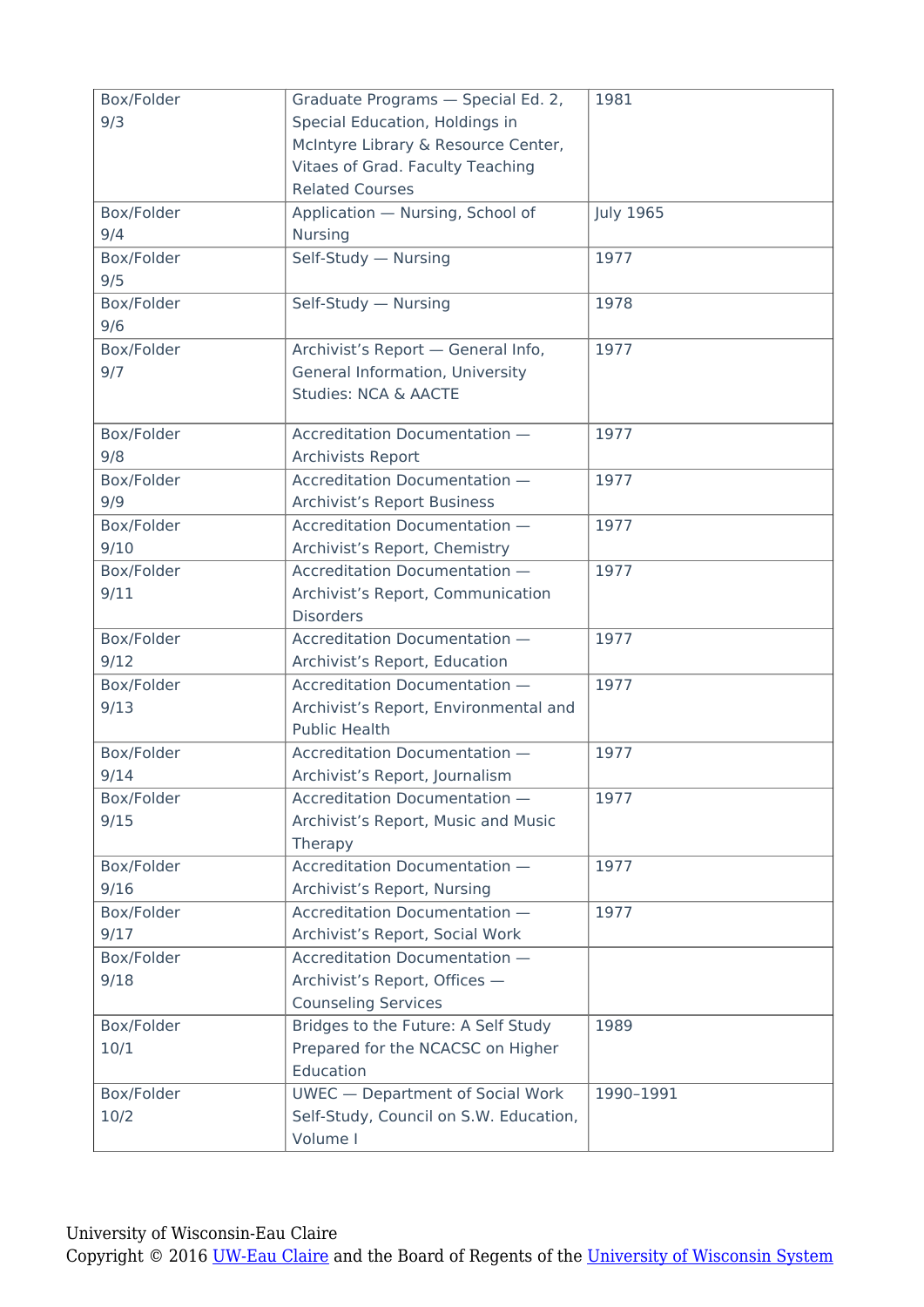| Box/Folder         | <b>UWEC</b> - Department of Social Work                                        | 1990-1991                    |
|--------------------|--------------------------------------------------------------------------------|------------------------------|
| 10/3               | Self-Study, Council on S.W. Education,                                         |                              |
|                    | Volume II                                                                      |                              |
| Box/Folder         | <b>UWEC</b> - Department of Social Work                                        | 1990-1991                    |
| 10/4               | Self-Study, Council on S.W. Education,                                         |                              |
|                    | Volume III                                                                     |                              |
| Box/Folder         | Judge Thomas Barland's                                                         | 1978                         |
| 10/5               | <b>Commencement Address</b>                                                    |                              |
| Box/Folder         | NASM Self-Study Report, Department                                             | February 1985                |
| 10/6               | of Music                                                                       |                              |
| Box/Folder         | Program Audit and Review, Bachelor's                                           | December 1983                |
| 11/1               | Degree Program - Liberal Arts Major                                            |                              |
| Box/Folder         | Computer Science, UWEC<br><b>UWEC</b> - Report on Audit and Review             | April 5, 1983 - Dec. 7, 1984 |
| 11/2               | of Criminal Justice Program                                                    |                              |
| Box/Folder         | Audit and Review - Criminal Justice                                            | December 1982                |
| 11/3               | Program                                                                        |                              |
| Box/Folder         | Report to the University of Wisconsin                                          | July 1, 1975 - Feb. 28, 1977 |
| 11/4               | <b>System Board of Regents</b>                                                 |                              |
| Box/Folder         | Report of the Task Force on Graduate                                           | Dec. 1, 1981                 |
| 11/5               | <b>Studies</b>                                                                 |                              |
| Box/Folder         | Final Report - A Study of                                                      | Fall Semester, 1985          |
| 11/6               | Telecommunications Systems and                                                 |                              |
|                    | their Utilization for Instruction in                                           |                              |
|                    | <b>Higher Education</b>                                                        |                              |
| Box/Folder         | University of Wisconsin-Eau Claire Ten                                         | 1974-1984                    |
| 11/7               | Year Plan                                                                      |                              |
| Box/Folder         | <b>NCA Self-Study Report</b>                                                   | 1999                         |
| 11/8               |                                                                                |                              |
| Box/Folder         | Self-Study Report - For Initial                                                | June 1, 1990                 |
| 12/1               | Accreditation of the Undergraduate                                             |                              |
|                    | Program, School of Business, Vol. I                                            |                              |
| Box/Folder         | Self-Study Report - For Initial                                                | June 1, 1990                 |
| 12/2               | Accreditation of the Undergraduate                                             |                              |
|                    | Program, School of Business, Vol. II                                           |                              |
| Box/Folder         | Self-Study Report - For Initial                                                | June 1, 1990                 |
| 12/3               | Accreditation of the Undergraduate                                             |                              |
|                    | Program, School of Business, Vol. III                                          |                              |
| Box/Folder         | Self-Study Report - National League                                            | January 1993                 |
| 12/4               | for Nursing, Vol. I                                                            |                              |
| Box/Folder         | Self-Study Report - National League                                            | January 1993                 |
| 12/5               | for Nursing, Vol. II                                                           |                              |
| Box/Folder<br>12/6 | Progress Report - National League<br>for Nursing                               | January 1989                 |
|                    |                                                                                |                              |
| Box/Folder<br>13/1 | American Association of Colleges for<br><b>Teacher Education Certification</b> | Feb. 21, 1948                |
|                    | Plaque                                                                         |                              |
|                    |                                                                                |                              |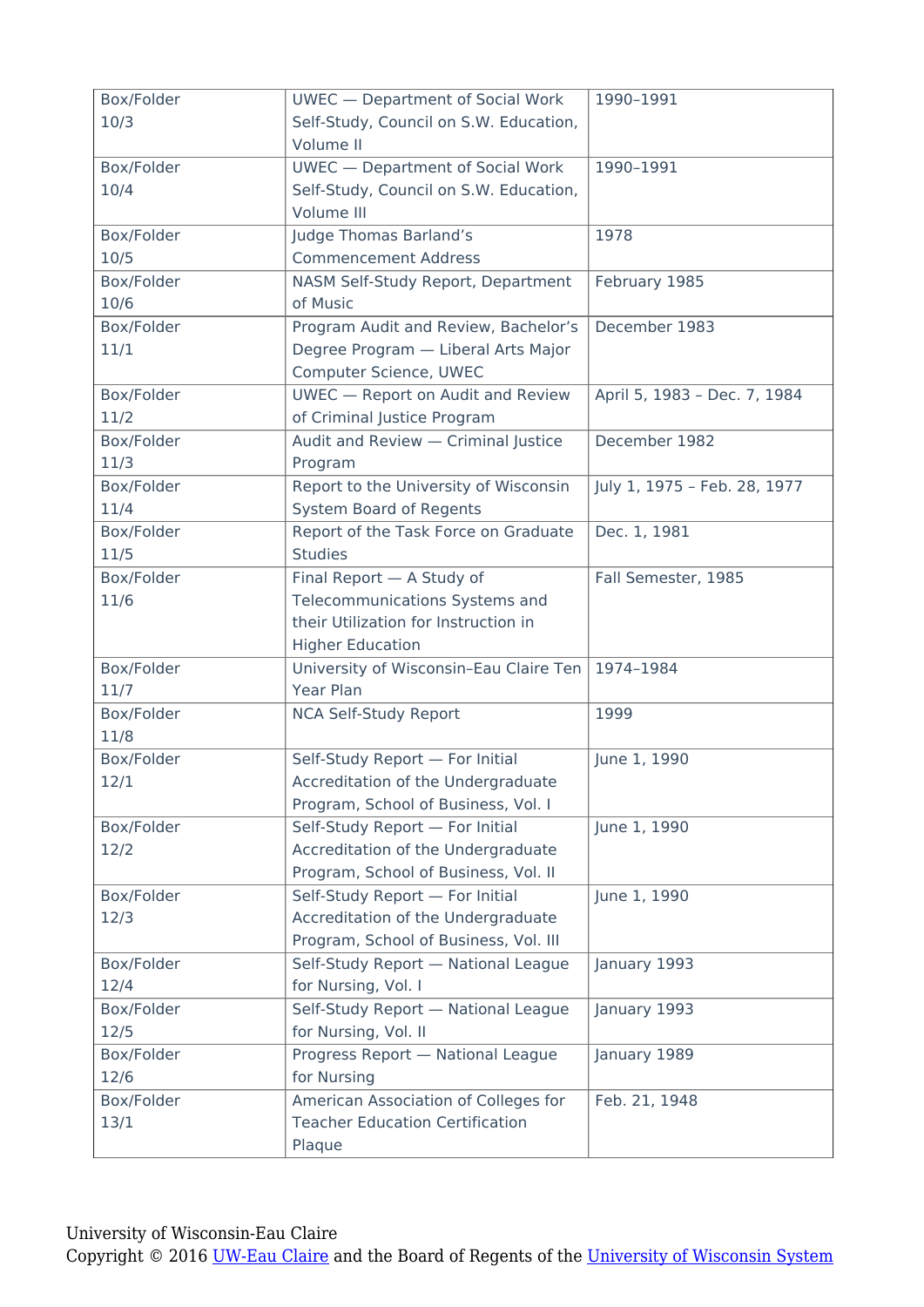| Box/Folder | Accreditation Correspondence, School    | Aug. 13, 1963 - Sept. 1968,    |
|------------|-----------------------------------------|--------------------------------|
| 13/2       | of Nursing Accreditation Certificate    | April 10, 1961                 |
| Box/Folder | Department of Accounting Application    | 1967                           |
| 13/3       | for Accreditation                       |                                |
| Box/Folder | <b>NCA Institutional Self-Study</b>     | 1978-1979                      |
| 13/4       |                                         |                                |
| Box/Folder | Accreditation Reports, Studies and      | Sept. 12. 1978 - Oct. 23, 1979 |
| 13/5       | Correspondence                          |                                |
| Box/Folder | Self-Study Report                       | December 1979                  |
| 13/6       |                                         |                                |
| Box/Folder | DPI Review, Correspondence              | Aug. 1983 - Oct. 1983          |
| 13/7       |                                         |                                |
| Box/Folder | Self-Study Report - Undergrad           | June 1, 1984                   |
| 13/8       | Reaccreditation - School of Business,   |                                |
|            | Vol. I                                  |                                |
| Box/Folder | Self-Study Report - Undergrad           | June 1, 1984                   |
| 13/9       | Reaccreditation - School of Business,   |                                |
|            | Vol. II                                 |                                |
| Box/Folder | Self-Study Report - Undergrad           | November 1, 1984               |
| 13/10      | Reaccreditation - School of Business,   |                                |
|            | Vol. III                                |                                |
| Box/Folder | Self-Study Report - Application for     | January 15, 1986               |
| 13/11      | Master's Program Accreditation          |                                |
|            | Program, Vol. I                         |                                |
| Box/Folder | Self-Study Report - Application for     | January 15, 1986               |
| 13/12      | Master's Program Accreditation          |                                |
|            | Program, Vol. II                        |                                |
| Box/Folder | Self-Study Report - Application for     | February 7, 1986               |
| 13/13      | Master's Program Accreditation          |                                |
|            | Program, Vol. III                       |                                |
| Box/Folder | Self-Study Report - Application for     | April 4, 1986                  |
| 13/14      | Master's Program Accreditation:         |                                |
|            | Response to Visitation Team Report      |                                |
| Box/Folder | MBA Internal Audit and Review for       | March 16, 1987                 |
| 13/15      | Master of Business Administration       |                                |
|            | Program                                 |                                |
| Box/Folder | Self-Study Report for Initial           | April 3, 1989                  |
| 13/16      | Accreditation of the Undergrad and      |                                |
|            | Master's Programs for the School of     |                                |
|            | Business, Vol. II                       |                                |
| Box/Folder | Self-Study Report - Commission on       | Feb. 2011                      |
| 13/17      | Collegiate Nursing Education, Vol. I    |                                |
|            | and II                                  |                                |
| Box/Folder | Self-Study Report - Commission on       | 2015-2016                      |
| 13/18      | <b>Collegiate Nursing Education</b>     |                                |
| Box/Folder | <b>Accreditation Review of Existing</b> | 1977-78                        |
| 14/1       | Academic Program - Elementary           |                                |
|            | Education                               |                                |

University of Wisconsin-Eau Claire

Copyright © 2016 [UW-Eau Claire](http://www.uwec.edu) and the Board of Regents of the [University of Wisconsin System](http://www.uwsa.edu/)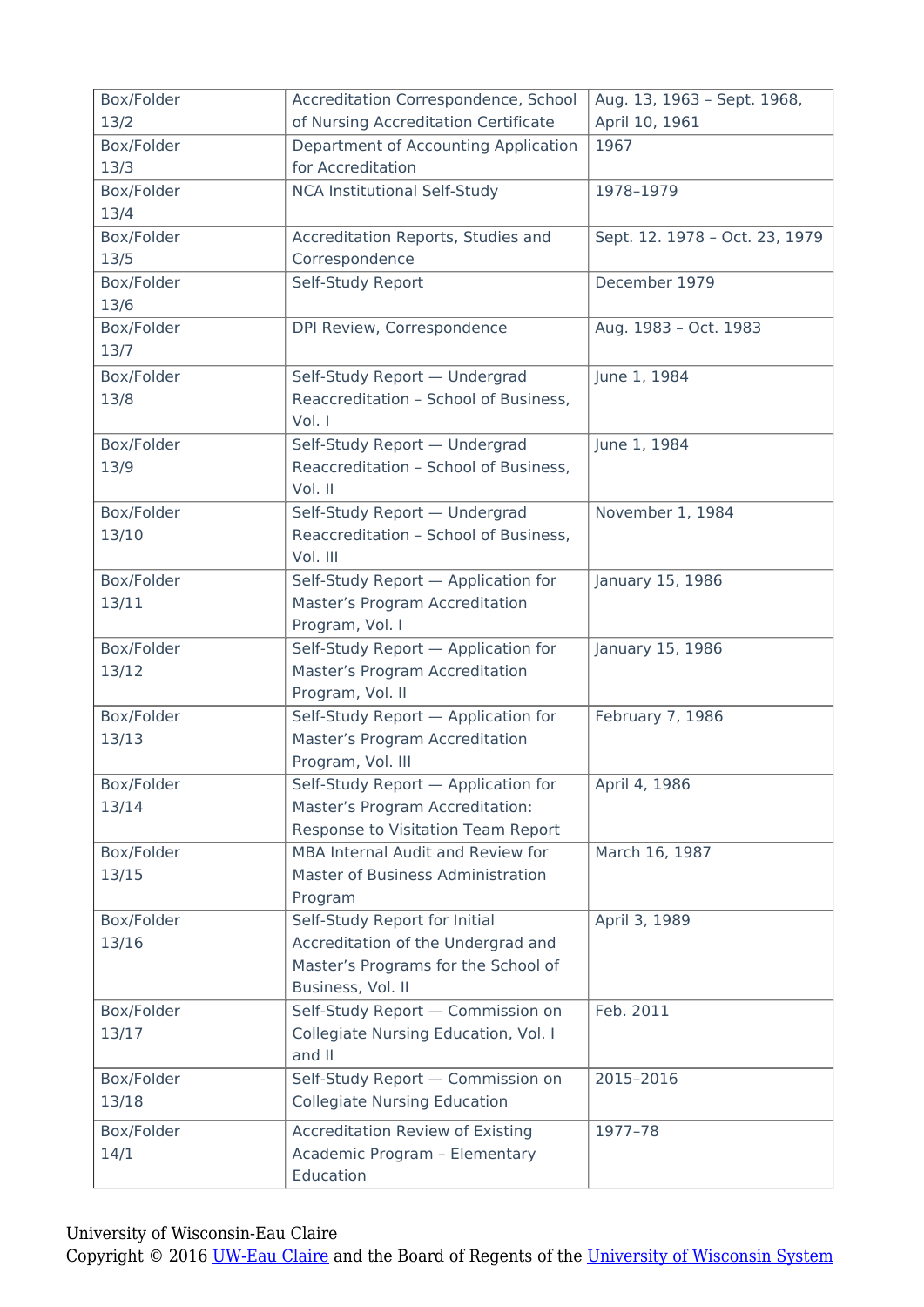| Box/Folder | Program Audit and Review - Physics    | 1977-78       |
|------------|---------------------------------------|---------------|
| 14/2       |                                       |               |
| Box/Folder | Review of Academic Programs -         | 1977-1978     |
| 14/3       | Math, Mathematics Junior High         | May 1977      |
|            | Teaching Major, Teaching Major, Long  |               |
|            | Range Planning Report, and Program    |               |
|            | <b>Review Committee</b>               |               |
| Box/Folder | Review of Existing Program - English, | Jan. 27, 1978 |
| 14/4       | English Comprehensive Teaching,       |               |
|            | Liberal Arts, Teaching                |               |
| Box/Folder | Review of Existing Academic           | 1977-78       |
| 14/5       | Programs - Phy. Ed.                   |               |
| Box/Folder | Academic Program Review Committee     | March, 1978   |
| 14/6       | - Environmental and Public Health     |               |
| Box/Folder | <b>Accreditation Ad Hoc Review</b>    | March 1, 1978 |
| 14/7       | Committee - Chemistry                 |               |
| Box/Folder | Review of Existing Academic           | 1977-78       |
| 14/8       | Programs - Art                        |               |
| Box/Folder | Accreditation: Ad Hoc Committee       | February 1978 |
| 14/9       | Review - School of Nursing            |               |
| Box/Folder | Review of Existing Academic Program   | 1975-1976     |
| 14/10      | - Geology, Geology Summer Field       | 1974          |
|            | Geology Manual                        |               |
| Box/Folder | Accreditation Documentation -         | April 1981    |
| 14/11      | Institutional Studies Report, Reading |               |
|            | <b>Skills Evaluation</b>              |               |
| Box/Folder | Review of Existing Academic           | 1977-78       |
| 14/12      | Programs - Psychology                 |               |
| Box/Folder | Environmental & Public Health Audit   | 1977-78       |
| 14/13      | & Review                              |               |
| Box/Folder | Physics Audit & Review                | 1977-78       |
| 14/14      |                                       |               |
| Box/Folder | Review of Environmental and Public    | 1977          |
| 14/15      | <b>Health Programs</b>                |               |
| Box/Folder | Audit and Review of Graduate          | Jan. 1982     |
| 14/16      | Programs - Biology                    |               |
| Box/Folder | Program Audit and Review -            | 1977-78       |
| 14/17      | Chemistry                             |               |
| Box/Folder | Accreditation Program and Review -    | Oct. 1965     |
| 14/18      | School of A&S, Master of Arts in      |               |
|            | Teaching                              |               |
| Box/Folder | Accreditation Self Study - Master of  | Sept. 1974    |
| 14/19      | <b>Business Administration Degree</b> |               |
| Box/Folder | Program Audit and Review - School     | 1977-78       |
| 14/20      | of Nursing                            |               |
| Box/Folder | Department Review - Criminal          | 1991-92       |
| 14/21      | Justice                               |               |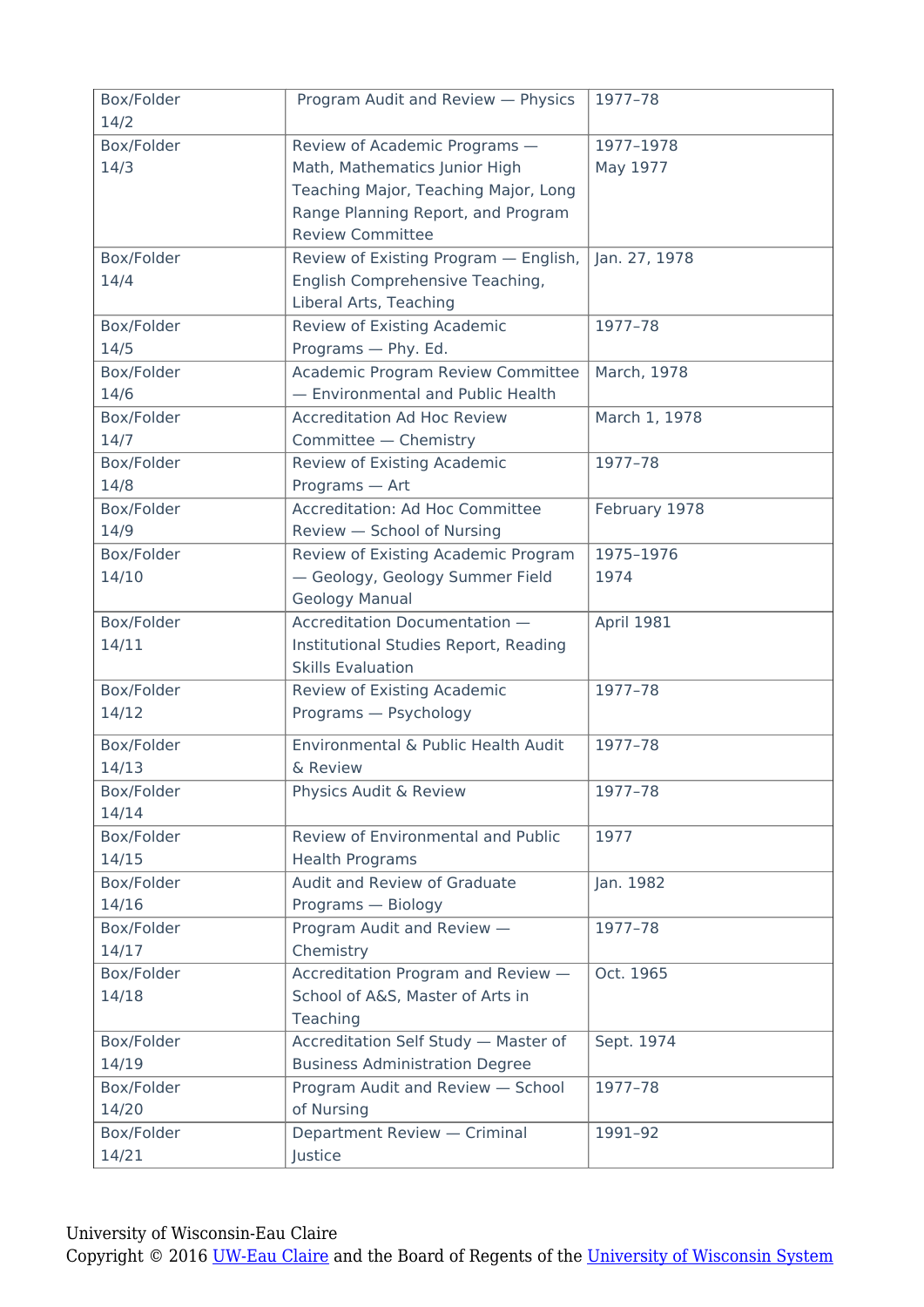| Box/Folder | Department Review - Elementary              | 1981-82             |
|------------|---------------------------------------------|---------------------|
| 14/22      | Education                                   |                     |
| Box/Folder | Department Review - Curriculum and          | 1991-92             |
| 14/23      | Instruction                                 |                     |
| Box/Folder | Accreditation Pre-Visit Report -            | 1985-86             |
| 14/24      | Department of Journalism                    |                     |
| Box/Folder | <b>Accreditation Visit and Report (Blue</b> | October 27-30, 1985 |
| 14/24      | Binder)                                     |                     |
| Box/Folder | <b>Music Education Accreditation</b>        | May 22, 1953        |
| 14/25      |                                             |                     |
| Box/Folder | <b>State Board of Nursing Accreditation</b> | 1965, 1967          |
| 14/26      |                                             |                     |
| Box        | Basic Institutional Data Report for         | 1969                |
| 15         | North Central Association Review:           |                     |
|            | Appendix B, Includes Enrollment,            |                     |
|            | <b>Teaching Loads and Class Size</b>        |                     |
| Box/Folder | <b>NCA &amp; Annual Report</b>              | 1987-1988           |
| 16/1       |                                             |                     |
| Box/Folder | NCA/Annual Report - Allied Health           | 1987-1988           |
| 16/2       | Professions                                 |                     |
| Box/Folder | NCA/Annual Report - Art                     | 1987-1988           |
| 16/3       |                                             |                     |
| Box/Folder | NCA/Annual Report - Biology                 | 1987-1988           |
| 16/4       |                                             |                     |
| Box/Folder | NCA/Annual Report - Chemistry               | 1987-1988           |
| 16/5       |                                             |                     |
| Box/Folder | NCA/Annual Report - Communication           | 1987-1988           |
| 16/6       | <b>Disorders</b>                            |                     |
| Box/Folder | NCA/Annual Report - Communication           | 1987-1988           |
| 16/7       | <b>Disorders</b>                            |                     |
| Box/Folder | NCA/Annual Report - Communication           | 1987-1989           |
| 16/8       | Disorders (Undergraduate and                |                     |
|            | Graduate Student Handbooks and              |                     |
|            | related materials)                          |                     |
| Box/Folder | NCA/Annual Report -                         | 1987-1988           |
| 16/9       | <b>Communication/Theatre Arts</b>           |                     |
| Box/Folder | NCA/Annual Report - Computer                | 1987-1988           |
| 16/10      | Science                                     |                     |
| Box/Folder | NCA/Annual Report - Economics               | 1987-1988           |
| 16/11      |                                             |                     |
| Box/Folder | NCA/Annual Report - English (and            | 1987-1989           |
| 16/12      | update of Long Range and Tenure             |                     |
|            | Management Plans)                           |                     |
| Box/Folder | NCA/Annual Report - English                 | 1987-1989           |
| 16/13      | (revised)                                   |                     |
| Box/Folder | NCA/Annual Report - Foreign                 | 1987-1988           |
| 16/14      | Languages                                   |                     |